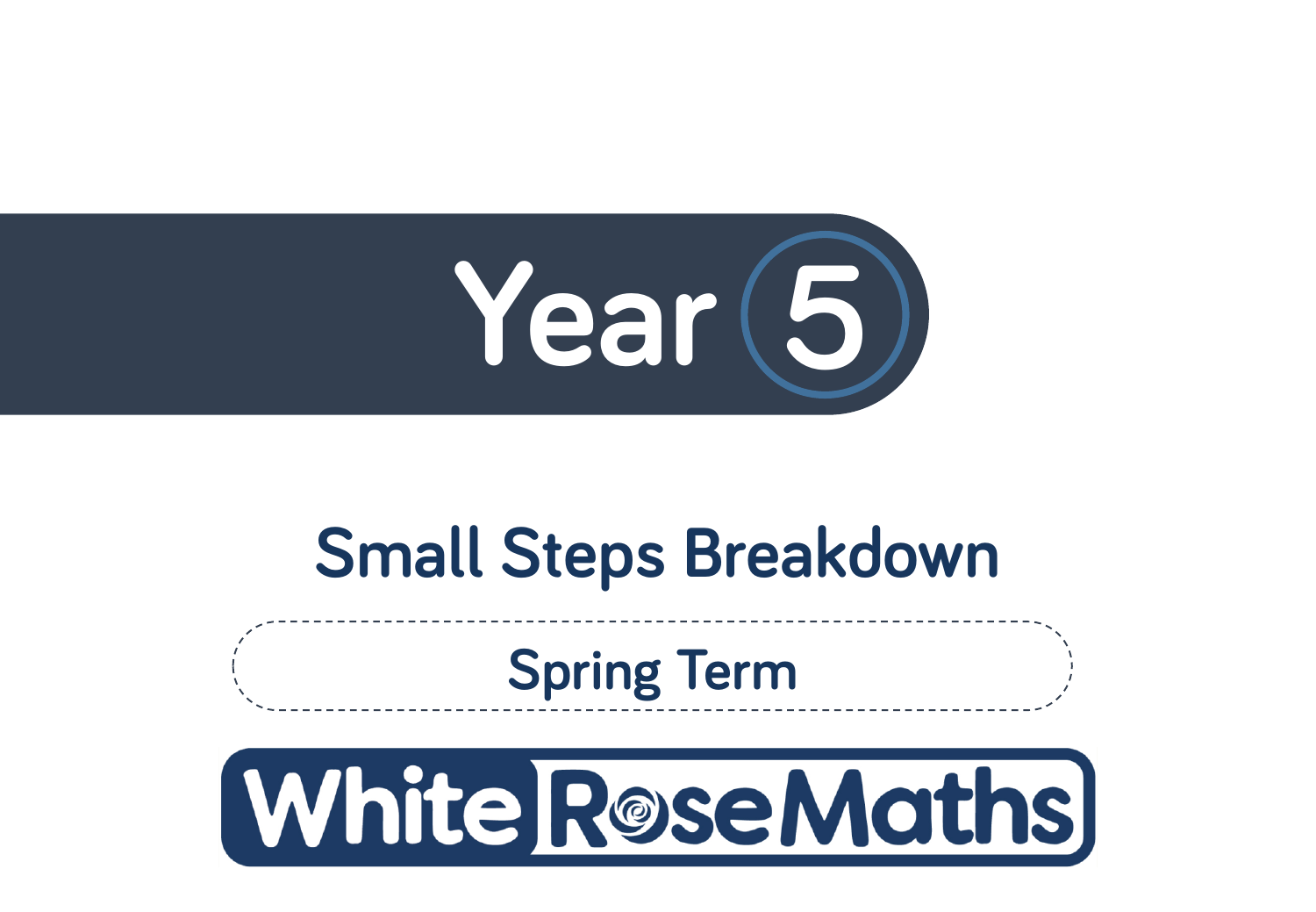## Year 5 - Yearly Overview

|                                        | Week1                                          | Week 2 | Week 3                                      | Week 4                    | Week 5                                         | Week 6 | Week 7                                           | Week 8                                                                               | Week 9                       | Week 10                              | Week <sub>11</sub> | Week 12       |
|----------------------------------------|------------------------------------------------|--------|---------------------------------------------|---------------------------|------------------------------------------------|--------|--------------------------------------------------|--------------------------------------------------------------------------------------|------------------------------|--------------------------------------|--------------------|---------------|
| utumn                                  | Number - Place Value                           |        | <b>Number - Addition</b><br>and Subtraction |                           | <b>Statistics</b>                              |        | Number-<br><b>Multiplication</b><br>and Division |                                                                                      | <b>Perimeter and</b><br>Area |                                      | Consolidation      |               |
| Spring                                 | <b>Number - Multiplication</b><br>and Division |        |                                             | <b>Number - Fractions</b> |                                                |        |                                                  |                                                                                      |                              | Number-<br>Decimals &<br>Percentages |                    | Consolidation |
| $\overline{a}$<br>Ĕ<br><b>E</b><br>Sum | <b>Number - Decimals</b>                       |        |                                             |                           | <b>Geometry-Properties of</b><br><b>Shapes</b> |        |                                                  | and<br>Geometry-<br>Direction<br>Position<br>Measurement-<br><b>Converting Units</b> |                              | Measures<br>Volume                   | Consolidation      |               |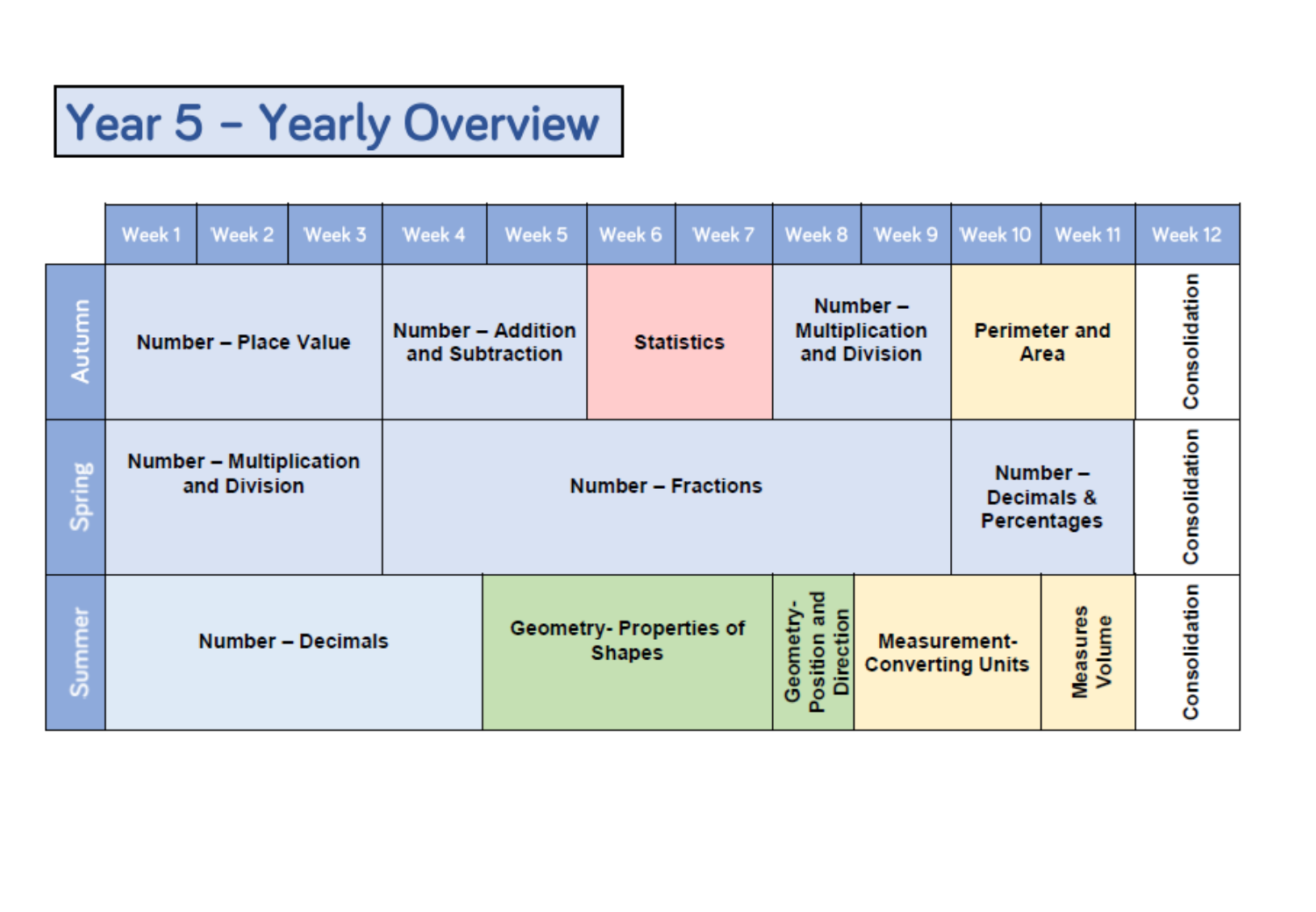### Week 1 to 3 – Number: Multiplication & Division

## **Overview Small Steps**

| Multiply 4-digits by 1-digit   |
|--------------------------------|
| Multiply 2-digits (area model) |
| Multiply 2-digits by 2-digits  |
| Multiply 3-digits by 2-digits  |
| Multiply 4-digits by 2-digits  |
| Divide 4-digits by 1-digit     |
| Divide with remainders         |

## **NC Objectives**

Multiply and divide numbers mentally drawing upon known facts. Multiply numbers up to 4 digits by a one or two digit number using a formal written method, including long multiplication for 2 digit numbers.

Divide numbers up to 4 digits by a one digit number using the formal written method of short division and interpret remainders appropriately for the context.

Solve problems involving addition and subtraction, multiplication and division and a combination of these, including understanding the use of the equals sign.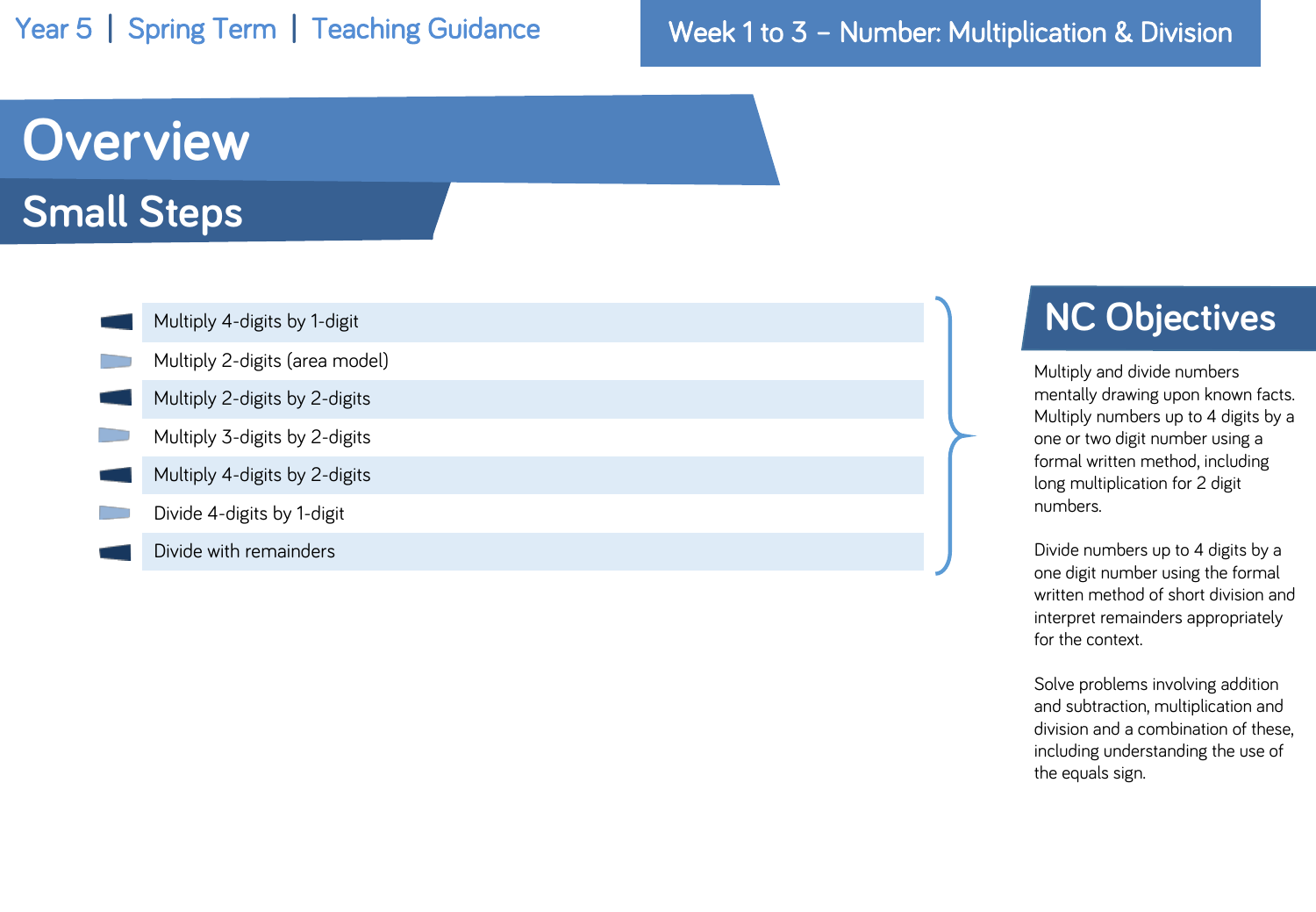#### Week 4 to 9 – Number: Fractions

## **Overview Small Steps**

| Equivalent fractions                       |
|--------------------------------------------|
| Improper fractions to mixed numbers        |
| Mixed numbers to improper fractions        |
| Number sequences                           |
| Compare and order fractions less than 1    |
| Compare and order fractions greater than 1 |
| Add and subtract fractions                 |
| Add fractions within 1                     |
| Add 3 or more fractions                    |
| Add fractions                              |
| Add mixed numbers                          |
| Subtract fractions                         |
| Subtract mixed numbers                     |
| Subtract - breaking the whole              |

## **NC Objectives**

Compare and order fractions whose denominators are multiples of the same number.

Identify, name and write equivalent fractions of a given fraction, represented visually including tenths and hundredths.

Recognise mixed numbers and improper fractions and convert from one form to the other and write mathematical statements >1 as a mixed number [for example  $\frac{2}{5} + \frac{4}{5} = \frac{6}{5} = 1\frac{1}{5}$ 

Add and subtract fractions with the same denominator and denominators that are multiples of the same number.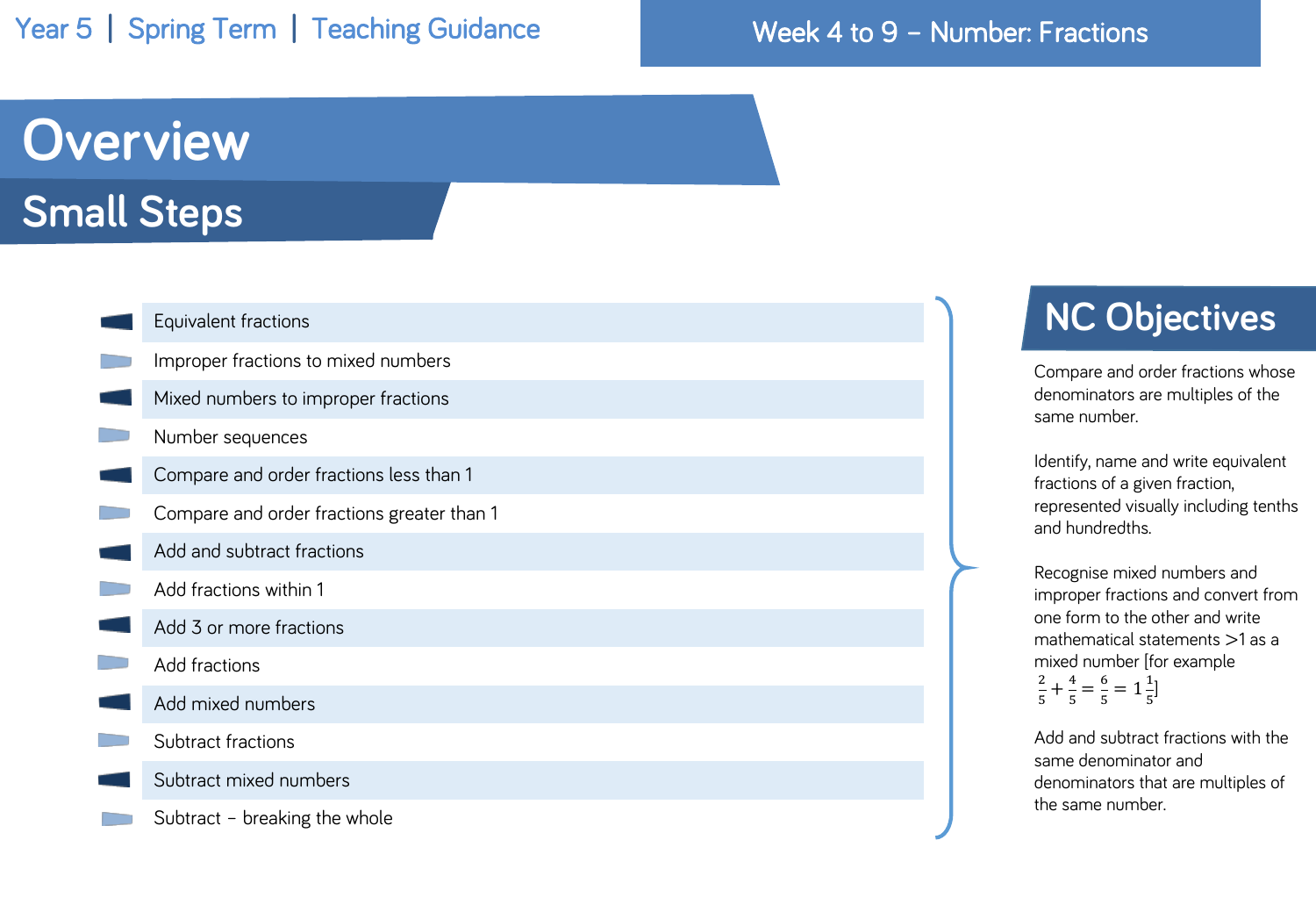#### Week 4 to 9 – Number: Fractions

## **Overview Small Steps**

| Subtract 2 mixed numbers                  |
|-------------------------------------------|
| Multiply unit fractions by an integer     |
| Multiply non-unit fractions by an integer |
| Multiply mixed numbers by integers        |
| Fraction of an amount                     |

Using fractions as operators

## **NC Objectives**

Multiply proper fractions and mixed numbers by whole numbers, supported by materials and diagrams.

Read and write decimal numbers as fractions [ for example 0.71  $=$   $\frac{71}{100}$ ]

Solve problems involving multiplication and division, including scaling by simple fractions and problems involving simple rates.